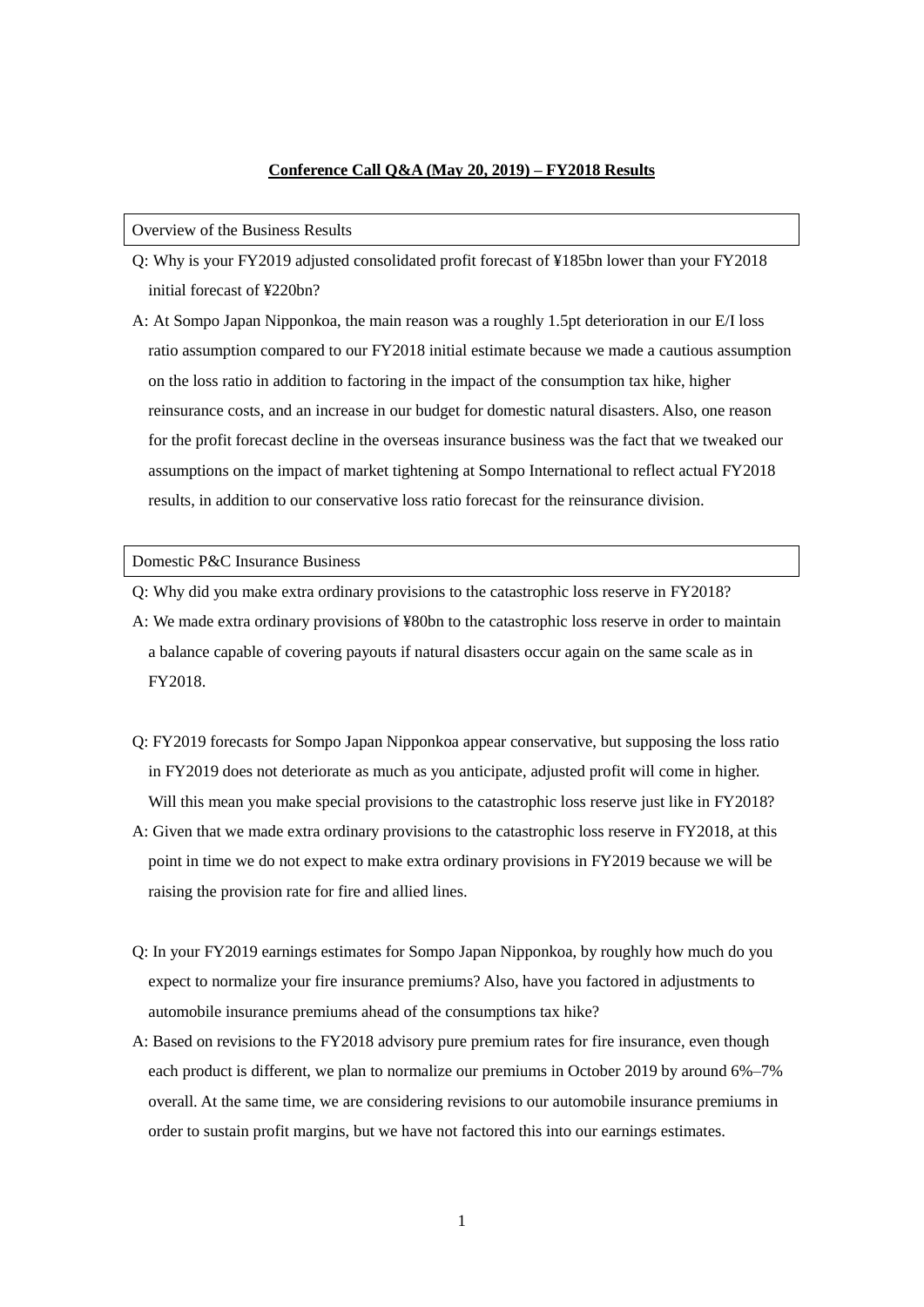- Q: Do you anticipate an improvement in profitability for fire insurance as a result of product revisions? Supposing that you hiked the price of automobile insurance in January 2020, how would that impact earnings?
- A: That is right. We expect full-year profit to be boosted by around ¥2bn with the attachment of policy riders due to the automobile insurance product revisions in January 2019. We will consider the possibility of hiking the price of automobile insurance in January 2020 in light of profit margins and the impact of the consumption tax hike, which is why at this juncture, we have yet to factor it in to our earnings estimates. However, supposing that we did hike prices, the impact in Jan-Mar 2020 will materialize in our FY2019 financial results.
- Q: How much of an impact from the consumption tax hike have you factored into your FY2019 earnings estimates for Sompo Japan Nipponkoa?
- A: We estimate the consumption tax hike to dent full-year earnings by around ¥17bn, so we have factored in a decrease of ¥13bn, or about 70%, in FY2019.

## Overseas Insurance Business

- Q: You are forecasting sharp growth in net premiums earned at Sompo International in FY2019, but could you please explain your assumptions for higher rates and your ceding policy?
- A: We forecast roughly 10% growth in gross premiums at Sompo International owing to a 6.5% rate increase alongside organic growth. Given the recent indications of market tightening, we will maintain our strict underwriting standards and expect to decrease our ceding ratio mainly with policies that ensure profitability.
- Q: What about your assumptions for higher rates at Sompo International in your FY2019 earnings estimates, as well as recent revisions? Are your assumptions conservative? Also, can you please explain roughly how much organic growth you expect to achieve?
- A: We expect a rate increase of 6.5% but considering that preliminary figures for Jan-Mar 2019 indicate that we have achieved a rate increase of 7.9%, our full-year forecast looks slightly conservative. We factor in organic growth of around 3%.
- Q: It looks like retrocession reinsurance commissions are increasing. Is there a risk of profitability deteriorating in the reinsurance business?
- A: We are seeing signs of market tightening and retrocession reinsurance commissions are increasing for some products, but our policy for Sompo International is to seek new earnings opportunities.